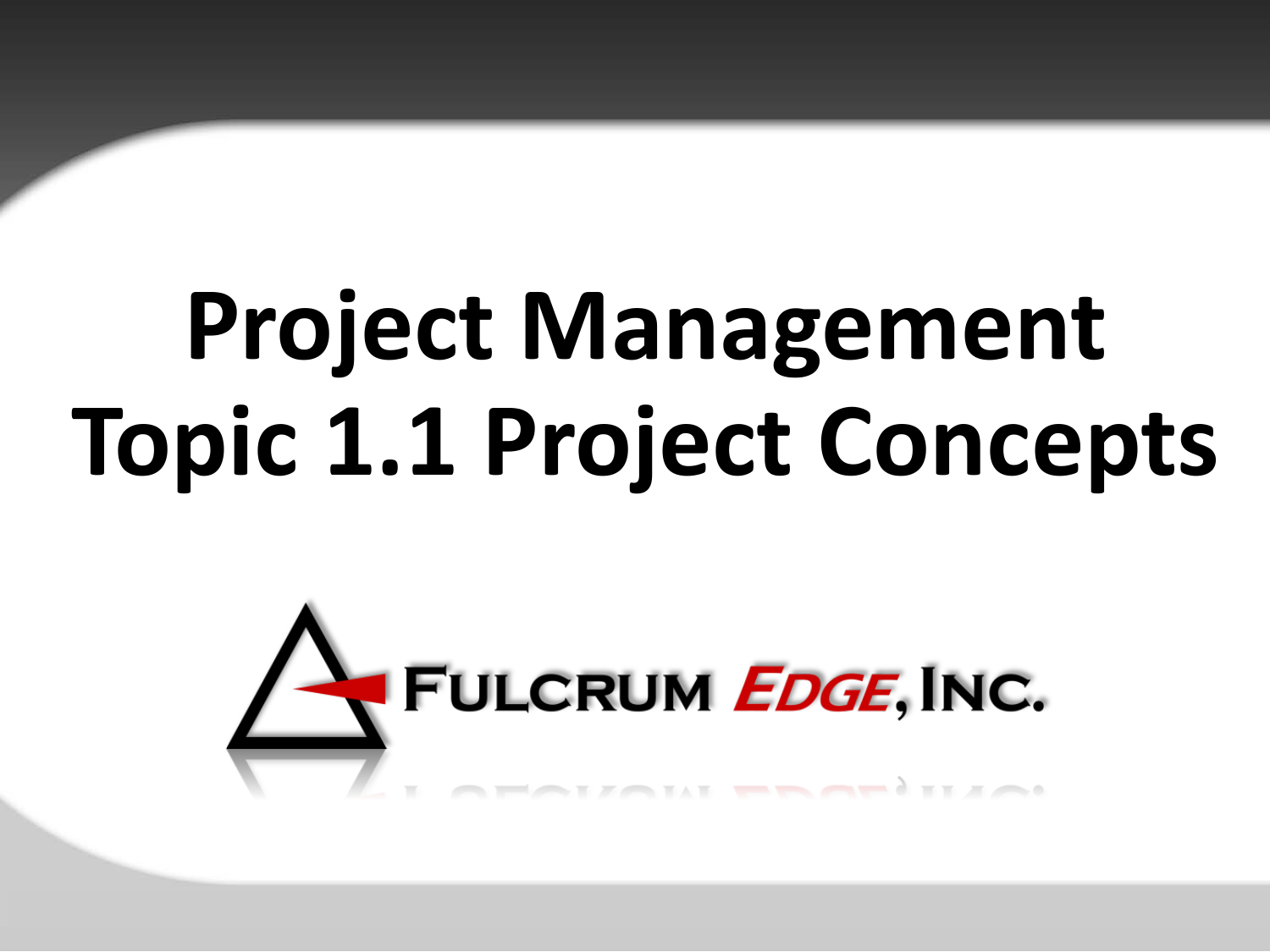# **What is a Project?**

## • Temporary in Nature

- Finite duration with a beginning & end
- Does not mean short in duration
- Creates Unique Deliverables
	- Product, Service, or Artifact
	- Capability to perform a service
	- Specific outcome or document
- Usually involves progressive elaboration

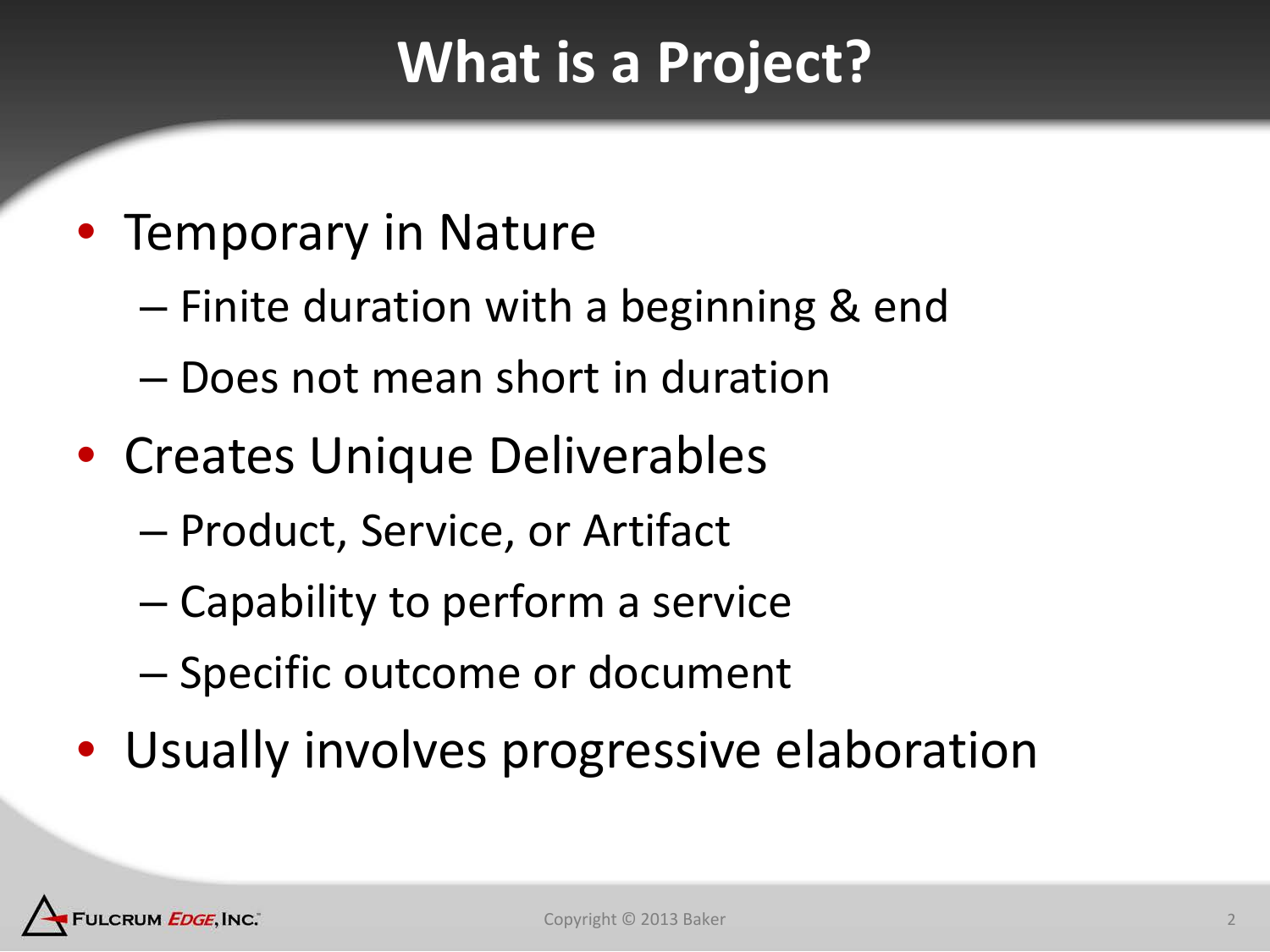# **Activity Triple Constraint**

- **Reducing time** usually = **increased costs** and/or a **reduction in scope**.
- **Reducing costs** usually = **increased time** and/or a **reduction in scope**.
- **Increasing scope** usually = **increased time** and/or **increased cost**.

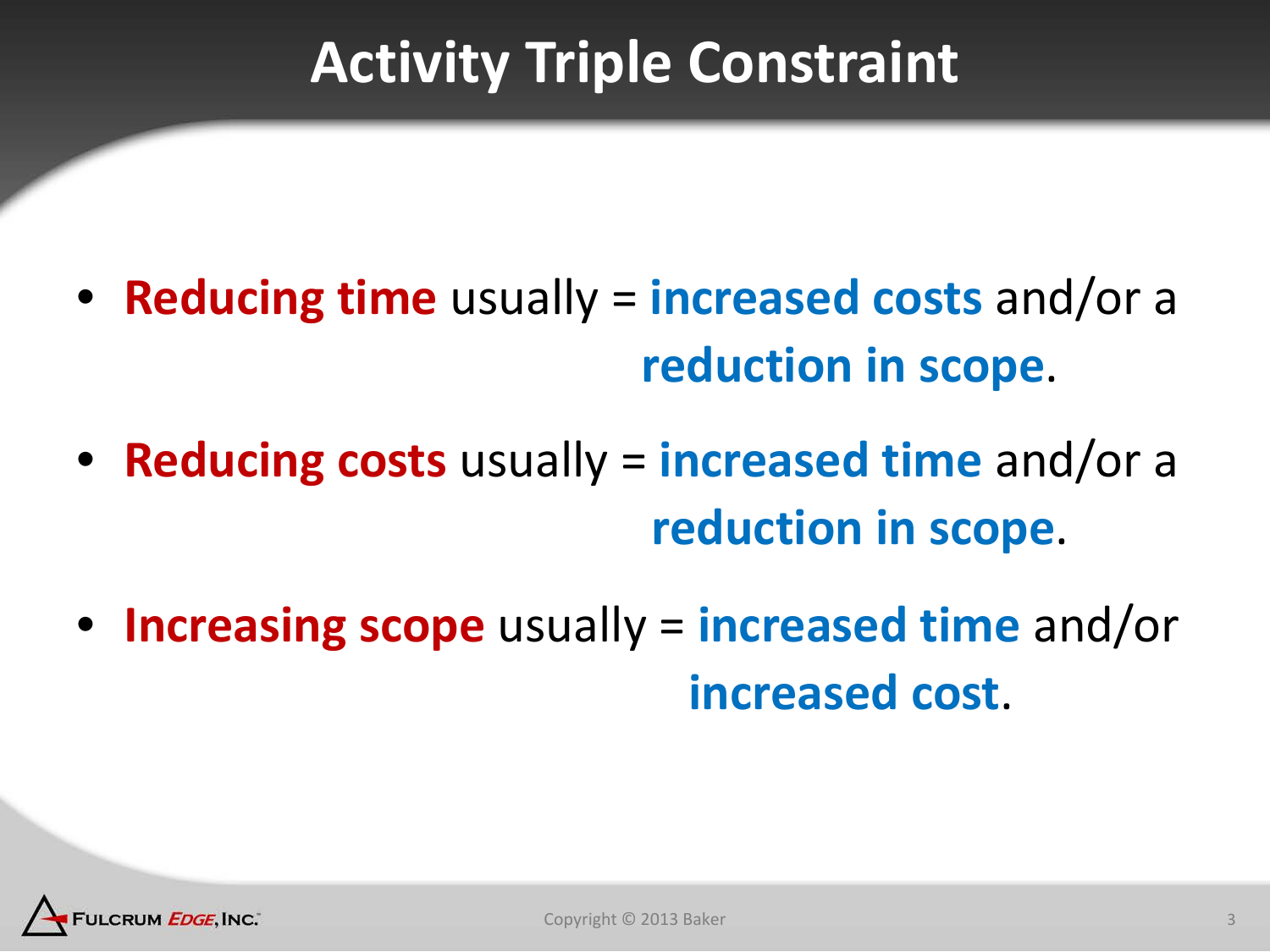## **Other Project Characteristics**

- Must compete for a firm's resources
- Requires resources from multiple functions
- Has a specific customer or group of customers
- Project manager usually does not have direct control of all resources

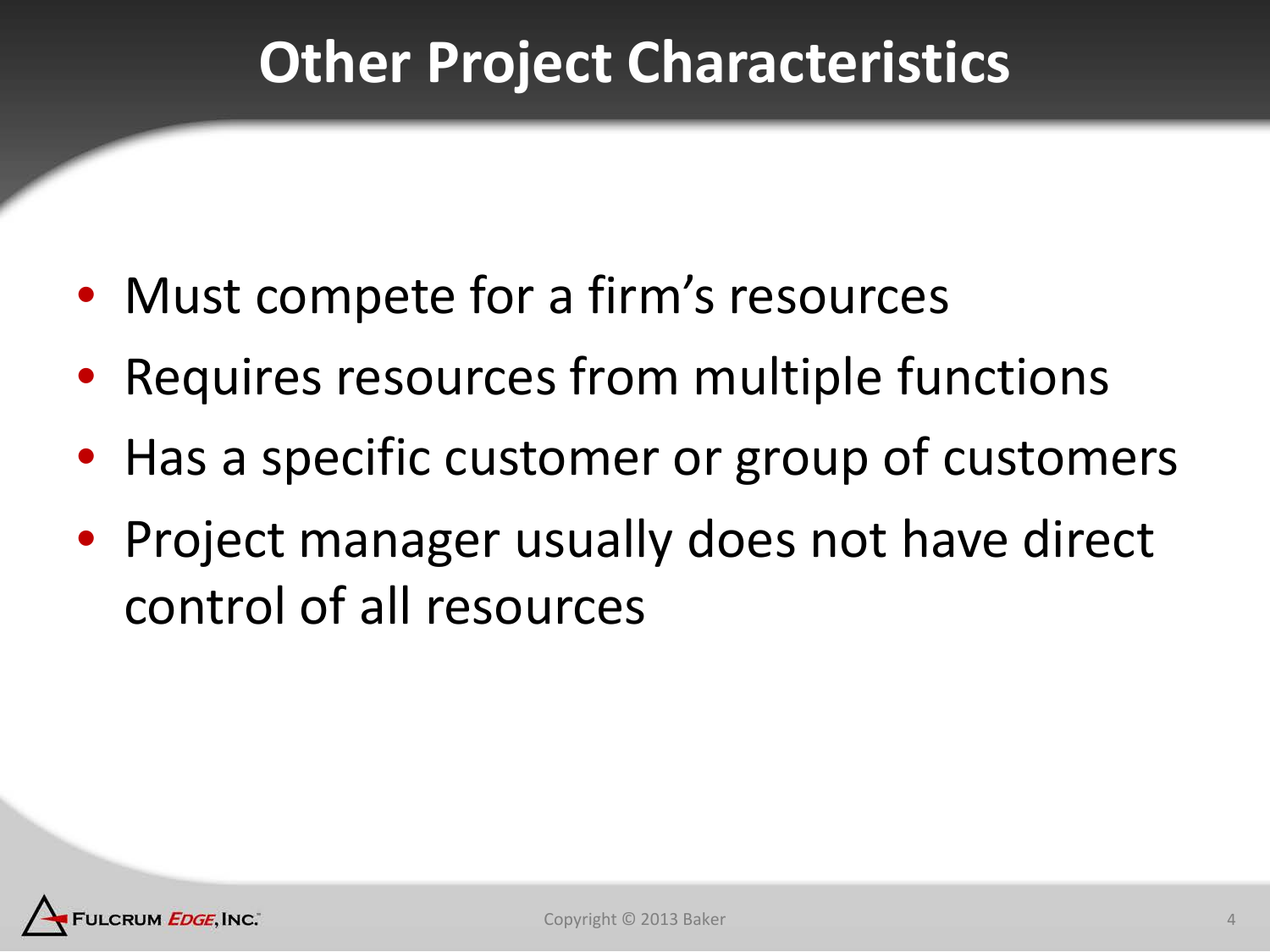## **1.1.1 Roundtable Exercise**

# **Project Examples**

- 1. Why do individuals, groups, companies, and governments perform projects?
- 2. Cite Project Examples:

Home - Personal Life - Work

#### **Share your thoughts in roundtable discussion**

#### Learn by Doing Project Management Pages 1-2

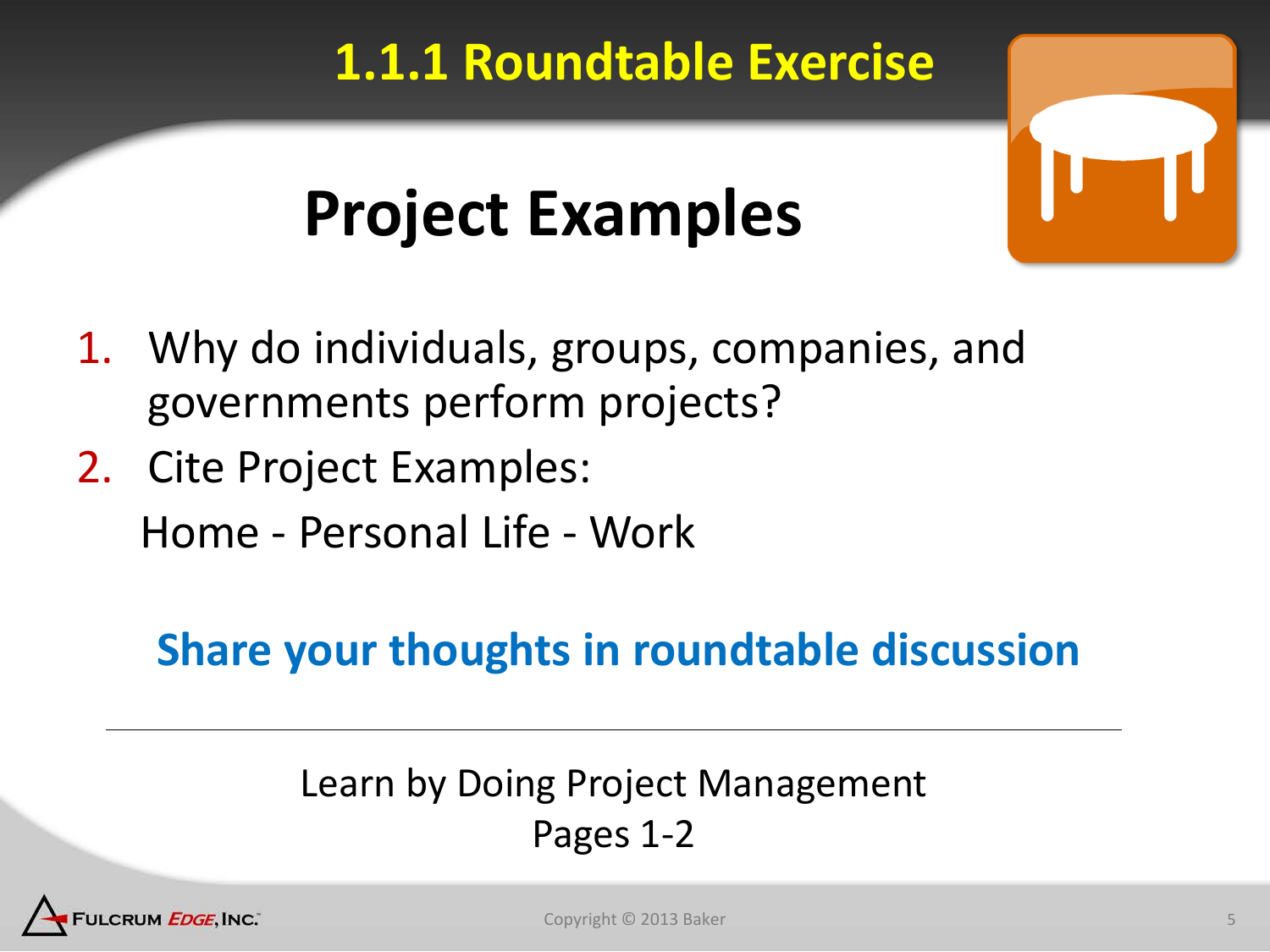# **Projects vs Operations**

#### **Projects** • Performed by people • Constrained by resources • Planned, executed, & controlled **Operations** Performed by people • Constrained by resources • Planned, executed & controlled **Common Features Unique Features**

- Temporary and have an end date
- On-going

• Unique

Repetitive to sustain business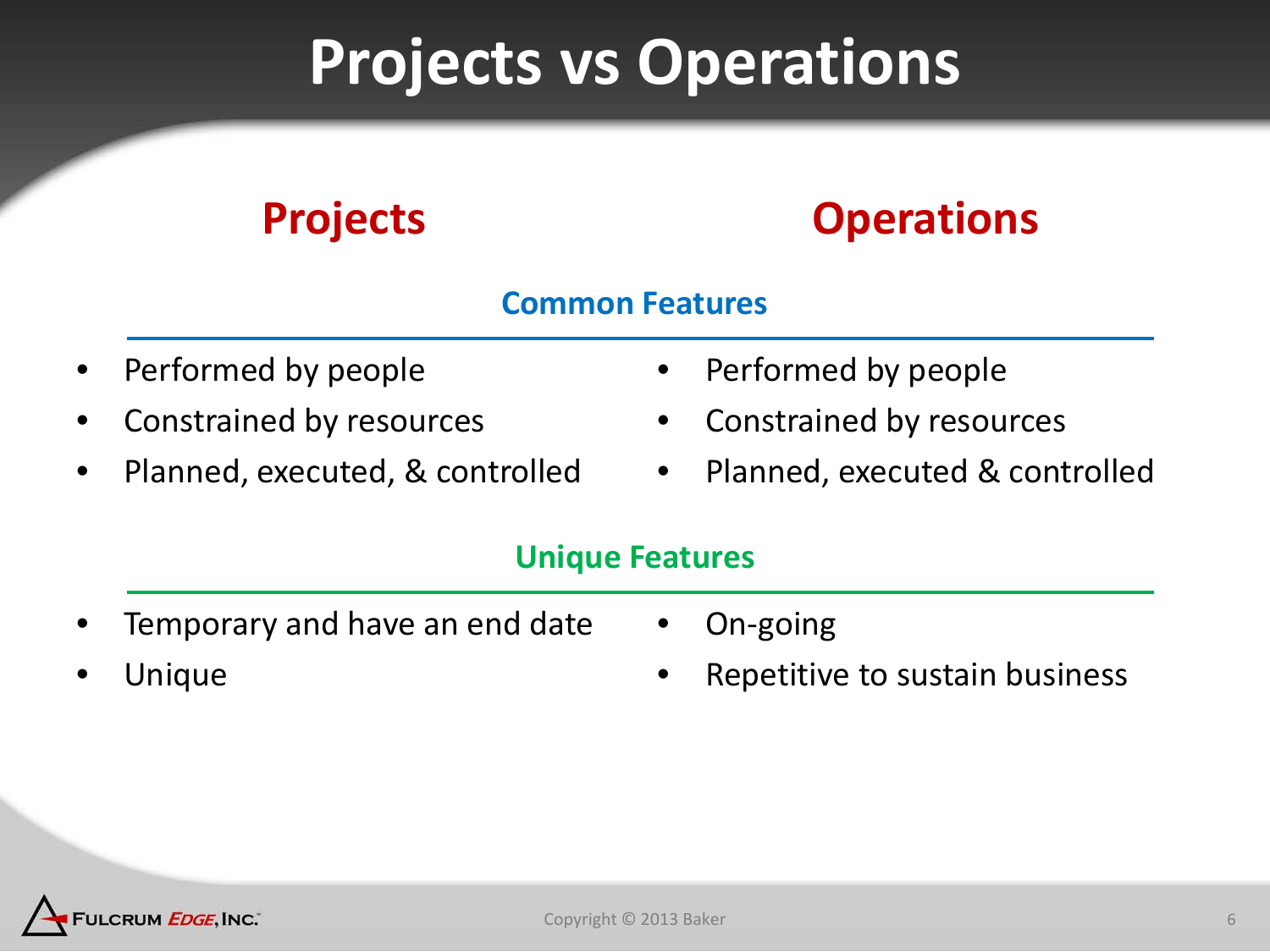## **Project Concepts Wrap Up**

# **Project Features**

- $\checkmark$  Set time period (Temporary)
- $\checkmark$  Unique with specific deliverables (Objectives)
- $\checkmark$  Interdependent tasks
- $\checkmark$  Competes for multiple function resources
- $\checkmark$  Triple constraint (Scope, Time, Cost)
- $\checkmark$  Progressive elaboration (Uncertainty)